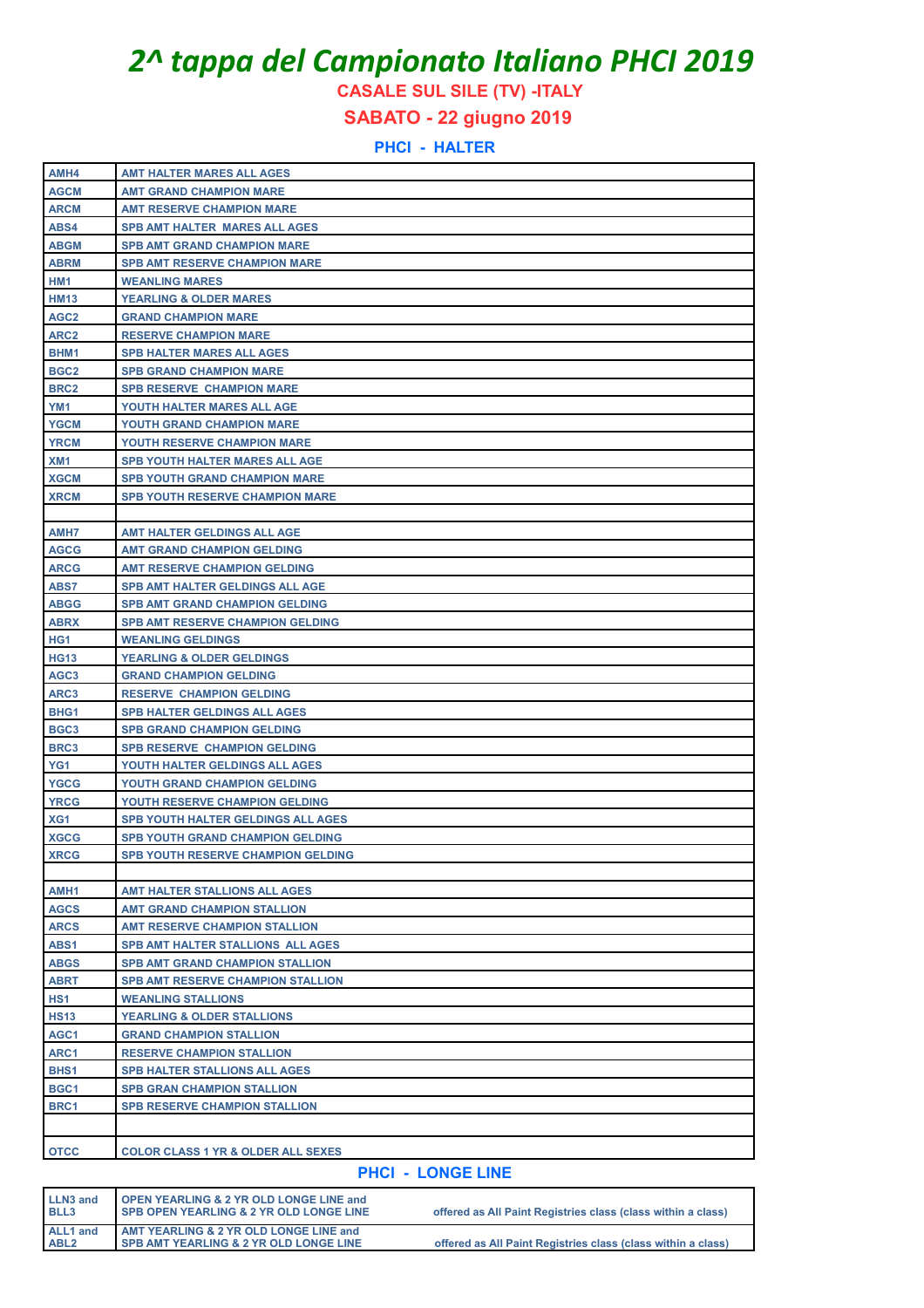#### **PHCI - SHOWMANSHIP**

| ASH <sub>1</sub> and<br><b>ABSH</b> | AMT SHOWMANSHIP AT HALTER ALL AGES and<br>I SPB AMT SHOWMANSHIP AT HALTER ALL AGES | offered as All Paint Registries class (class within a class) |
|-------------------------------------|------------------------------------------------------------------------------------|--------------------------------------------------------------|
| YSH1 and                            | <b>YOUTH SHOWMANSHIP 18 &amp; UNDER and</b>                                        |                                                              |
| XSH <sub>1</sub>                    | <b>SPB YOUTH SHOWMANSHIP 18 &amp; UNDER</b>                                        | offered as All Paint Registries class (class within a class) |
|                                     | PHCI SHOWMANSHIP NOVICE (NOT APPROVED)                                             |                                                              |

#### **ANTE - WESTERN RIDING**

#### **PHCI - WESTERN RIDING**

| WR1 and<br>BWR <sub>1</sub>         | <b>WESTERN RIDING ALL AGE and</b><br><b>SPB WESTERN RIDING ALL AGE</b>                | offered as All Paint Registries class (class within a class) |
|-------------------------------------|---------------------------------------------------------------------------------------|--------------------------------------------------------------|
| <b>GWR</b> and<br><b>BGWR</b>       | <b>GREEN WESTERN RIDING ALL AGES and</b><br><b>SPB GREEN WESTERN RIDING ALL AGES</b>  | offered as All Paint Registries class (class within a class  |
| AWR1 and<br><b>ABWR</b>             | AMT WESTERN RIDING ALL AGE and<br><b>SPB AMT WESTERN RIDING ALL AGE</b>               | offered as All Paint Registries class (class within a class) |
| <b>YWR1 and</b><br>XWR <sub>1</sub> | YOUTH WESTERN RIDING 18 & UNDER and<br><b>SPB YOUTH WESTERN RIDING 18 &amp; UNDER</b> | offered as All Paint Registries class (class within a class) |
|                                     | PHCI NOVICE WESTERN RIDING (NOT APPROVED)                                             |                                                              |

#### **ANTE - RANCH RIDING**

#### **PHCI – RANCH RIDING**

| RHP1 and<br>BRP1 | RANCH RIDING ALL AGES and<br><b>SPB RANCH RIDING ALL AGES</b> | offered as All Paint Registries class (class within a class) |
|------------------|---------------------------------------------------------------|--------------------------------------------------------------|
| ARP1 and         | <b>AMT RANCH RIDING ALL AGES and</b>                          |                                                              |
| <b>ABRP</b>      | <b>SPB AMT RANCH RIDING ALL AGES</b>                          | offered as All Paint Registries class (class within a class) |
| <b>YRP1</b> and  | <b>I YOUTH RANCH RIDING ALL AGES and</b>                      |                                                              |
| <b>XRP1</b>      | <b>SPB YOUTH RANCH RIDING ALL AGES</b>                        | offered as All Paint Registries class (class within a class) |
|                  | <b>PHCI NOVICE RANCH RIDING (NOT APPROVED)</b>                |                                                              |

#### **PHCI - WESTERN PLEASURE**

| WP <sub>1</sub>  | <b>WESTERN PLEASURE ALL AGES</b>                 |
|------------------|--------------------------------------------------|
| BWP <sub>1</sub> | <b>SPB WESTERN PLEASURE ALL AGES</b>             |
| <b>GWP</b>       | <b>GREEN WESTERN PLEASURE ALL AGES</b>           |
| <b>BGWP</b>      | <b>SPB GREEN WESTERN PLEASURE ALL AGES</b>       |
| AWP <sub>1</sub> | AMT WESTERN PLEASURE ALL AGES                    |
| <b>ABWP</b>      | <b>SPB AMT WESTERN PLEASURE ALL AGES</b>         |
| YWP1             | <b>YOUTH WESTERN PLEASURE 18 &amp; UNDER</b>     |
| XWP1             | <b>SPB YOUTH WESTERN PLEASURE 18 &amp; UNDER</b> |
|                  | PHCI NOVICE WESTERN PLEASURE (NOT APPROVED)      |

#### **ANTE - HUNTER UNDER SADDLE**

### **PHCI - HUNTER UNDER SADDLE**

| BPH <sub>1</sub> | <b>HUNTER UNDER SADDLE ALL AGES</b>                 |  |
|------------------|-----------------------------------------------------|--|
| BBH <sub>1</sub> | <b>SPB HUNTER UNDER SADDLE ALL AGES</b>             |  |
| <b>GHU</b>       | <b>GREEN HUNTER UNDER SADDLE ALL AGES</b>           |  |
| <b>BGHU</b>      | <b>SPB GREEN HUNTER UNDER SADDLE ALL AGES</b>       |  |
| ABH <sub>1</sub> | AMT HUNTER UNDER SADDLE ALL AGE                     |  |
| <b>ABBH</b>      | <b>SPB AMT HUNTER UNDER SADDLE ALL AGES</b>         |  |
| YBH1             | YOUTH HUNTER UNDER SADDLE 18 & UNDER                |  |
| XBH <sub>1</sub> | <b>SPB YOUTH HUNTER UNDER SADDLE 18 &amp; UNDER</b> |  |
|                  | PHCI NOVICE HUNTER UNDER SADDLE (NOT APPROVED)      |  |

#### **ANTE - HUNT SEAT EQUITATION**

#### **PHCI - HUNT SEAT EQUITATION**

| <b>AHS1 and</b><br><b>ABHS</b>      | <b>AMT HUNT SEAT EQUITATION ALL AGES and</b><br><b>SPB AMT HUNT SEAT EQUITATION ALL AGES</b>        | offered as All Paint Registries class (class within a class) |
|-------------------------------------|-----------------------------------------------------------------------------------------------------|--------------------------------------------------------------|
| <b>YEE1</b> and<br>XEE <sub>1</sub> | YOUTH HUNT SEAT EQUITATION 18 & UNDER and<br><b>I SPB YOUTH HUNT SEAT EQUITATION 18 &amp; UNDER</b> | offered as All Paint Registries class (class within a class) |
|                                     | PHCI NOVICE HUNT SEAT EQUITATION (NOT APPROVED)                                                     |                                                              |